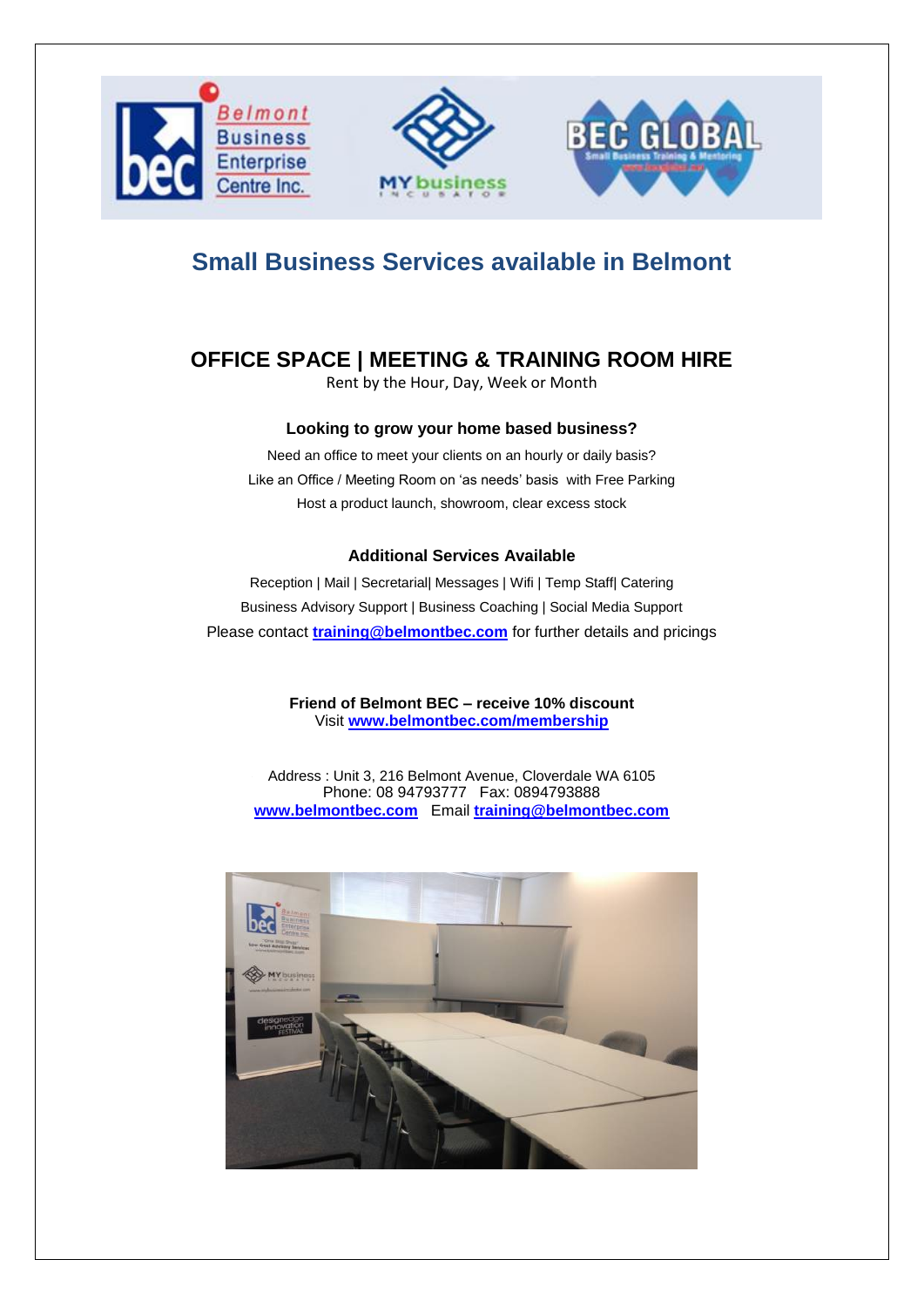#### **BELMONT BEC TRAINING ROOM & MEETING ROOM**

Venue: Belmont BEC - Unit 3, 216 Belmont Avenue, Cloverdale WA 6105 P|(08) 9479 3777 F|(08) 9479 3888 E[| training@belmontbec.com](mailto:training@belmontbec.com) W[|www.belmontbec.com](http://www.belmontbec.com/)

# **BOOKING FORM**

| <b>Business</b>                                                                                                                                                                                                                                                                                                                                                                                                                                                                                                                                                                                                                                                                                                                                                                                                                                                                                                                                                                                                                                               |  |                                 |     |  |  |          |  |                                                                                  | ABN (optional)                  |  |  |  |
|---------------------------------------------------------------------------------------------------------------------------------------------------------------------------------------------------------------------------------------------------------------------------------------------------------------------------------------------------------------------------------------------------------------------------------------------------------------------------------------------------------------------------------------------------------------------------------------------------------------------------------------------------------------------------------------------------------------------------------------------------------------------------------------------------------------------------------------------------------------------------------------------------------------------------------------------------------------------------------------------------------------------------------------------------------------|--|---------------------------------|-----|--|--|----------|--|----------------------------------------------------------------------------------|---------------------------------|--|--|--|
| Name                                                                                                                                                                                                                                                                                                                                                                                                                                                                                                                                                                                                                                                                                                                                                                                                                                                                                                                                                                                                                                                          |  |                                 |     |  |  |          |  |                                                                                  |                                 |  |  |  |
| Address                                                                                                                                                                                                                                                                                                                                                                                                                                                                                                                                                                                                                                                                                                                                                                                                                                                                                                                                                                                                                                                       |  |                                 |     |  |  |          |  |                                                                                  |                                 |  |  |  |
| Phone                                                                                                                                                                                                                                                                                                                                                                                                                                                                                                                                                                                                                                                                                                                                                                                                                                                                                                                                                                                                                                                         |  |                                 | Fax |  |  |          |  |                                                                                  | Mobile                          |  |  |  |
| Email                                                                                                                                                                                                                                                                                                                                                                                                                                                                                                                                                                                                                                                                                                                                                                                                                                                                                                                                                                                                                                                         |  |                                 |     |  |  |          |  |                                                                                  |                                 |  |  |  |
| Contact person                                                                                                                                                                                                                                                                                                                                                                                                                                                                                                                                                                                                                                                                                                                                                                                                                                                                                                                                                                                                                                                |  |                                 |     |  |  |          |  |                                                                                  |                                 |  |  |  |
| Total number of                                                                                                                                                                                                                                                                                                                                                                                                                                                                                                                                                                                                                                                                                                                                                                                                                                                                                                                                                                                                                                               |  |                                 |     |  |  |          |  |                                                                                  |                                 |  |  |  |
| people                                                                                                                                                                                                                                                                                                                                                                                                                                                                                                                                                                                                                                                                                                                                                                                                                                                                                                                                                                                                                                                        |  |                                 |     |  |  |          |  |                                                                                  |                                 |  |  |  |
| <b>Room Hire Price</b>                                                                                                                                                                                                                                                                                                                                                                                                                                                                                                                                                                                                                                                                                                                                                                                                                                                                                                                                                                                                                                        |  | TRAINING ROOM (max 20 people)   |     |  |  |          |  |                                                                                  | MEETING ROOM (up to 6 people)   |  |  |  |
|                                                                                                                                                                                                                                                                                                                                                                                                                                                                                                                                                                                                                                                                                                                                                                                                                                                                                                                                                                                                                                                               |  | \$200 (+Gst) Full day week day* |     |  |  |          |  |                                                                                  | \$120 (+Gst) Full day week day* |  |  |  |
|                                                                                                                                                                                                                                                                                                                                                                                                                                                                                                                                                                                                                                                                                                                                                                                                                                                                                                                                                                                                                                                               |  | \$150 (+Gst) Half Day week day* |     |  |  |          |  |                                                                                  | \$70 (+Gst) Half Day week day*  |  |  |  |
|                                                                                                                                                                                                                                                                                                                                                                                                                                                                                                                                                                                                                                                                                                                                                                                                                                                                                                                                                                                                                                                               |  | \$200 (+Gst) Evening week day*  |     |  |  |          |  |                                                                                  | \$ 25 (+Gst) Hourly             |  |  |  |
|                                                                                                                                                                                                                                                                                                                                                                                                                                                                                                                                                                                                                                                                                                                                                                                                                                                                                                                                                                                                                                                               |  | \$300 (+Gst) Saturday Full day* |     |  |  |          |  |                                                                                  |                                 |  |  |  |
|                                                                                                                                                                                                                                                                                                                                                                                                                                                                                                                                                                                                                                                                                                                                                                                                                                                                                                                                                                                                                                                               |  | Other - please specify:         |     |  |  |          |  |                                                                                  | Other – please specify:         |  |  |  |
|                                                                                                                                                                                                                                                                                                                                                                                                                                                                                                                                                                                                                                                                                                                                                                                                                                                                                                                                                                                                                                                               |  | *subject to availability        |     |  |  |          |  |                                                                                  | *subject to availability        |  |  |  |
| Date/s required                                                                                                                                                                                                                                                                                                                                                                                                                                                                                                                                                                                                                                                                                                                                                                                                                                                                                                                                                                                                                                               |  |                                 |     |  |  |          |  |                                                                                  |                                 |  |  |  |
| Time                                                                                                                                                                                                                                                                                                                                                                                                                                                                                                                                                                                                                                                                                                                                                                                                                                                                                                                                                                                                                                                          |  |                                 |     |  |  | Time to: |  |                                                                                  |                                 |  |  |  |
| from:                                                                                                                                                                                                                                                                                                                                                                                                                                                                                                                                                                                                                                                                                                                                                                                                                                                                                                                                                                                                                                                         |  |                                 |     |  |  |          |  |                                                                                  |                                 |  |  |  |
| <b>EQUIPMENT REQUIRED:</b> please tick appropriate box<br>Whiteboard<br>Pens \$1<br>Flip Chart<br>Note Pads \$1<br>Laptop (\$50 + GST/day)<br>Wifi - for presenter only (price on application)<br>Multi Media Projector (\$150 + GST/day)<br>Wifi - per attendee (price on application)<br>Lunch Catering Menus: are available from local gourmet cafes delivered to venue<br><b>REFRESHMENTS</b> (cost is per person): please tick appropriate box<br><b>Disposable Cups</b><br><b>China Cups</b><br>Tea/Coffee/Sugar/Milk<br>Tea/Coffee/Sugar/Milk<br>$$2.50 + GST$<br>Tea/Coffee/Sugar/Milk/Orange Juice (OJ)<br>Tea/Coffee/Sugar/Milk/Orange Juice (OJ)<br>\$3.50+GST<br>Tea/Coffee/Sugar/Milk/OJ/Biscuits<br>Tea/Coffee/Sugar/Milk/OJ/Biscuits<br>\$4.50+GST<br>Tea/Coffee/Sugar/Milk/OJ/Biscuits/Lollies<br>Tea/Coffee/Sugar/Milk/OJ/Biscuits/Lollies<br>\$5.00+GST<br><b>Filtered Water</b><br>\$0.50+GST<br>Filtered Water - glasses<br>Nespresso Coffee Machine - Capsules each<br>Bottled Water per person<br>\$3.00+GST<br>Dated: ________________ |  |                                 |     |  |  |          |  | \$4.00+GST<br>\$4.50+GST<br>\$5.00+GST<br>\$6.00+GST<br>\$1.00+GST<br>\$3.00+Gst |                                 |  |  |  |
| Booking policy: 25% deposit is required to secure the dates for the room hire<br>Full payment must be received 5 days prior to function including booking numbers & catering to finalise your booking.<br>Cancellation policy: Any meeting room cancellation must be advised in writing. The Training Room may be booked several months in advance but<br>a cancellation fee will apply as follows: More than 2weeks notice - no cancellation fee, Less than 2 weeks the fee is 25%<br>Friend of Belmont BEC - receive 10% discount<br>Visit www.belmontbec.com/membership<br><b>Method of payment:</b><br>Direct Deposit: BSB 036-078 Account No. 319550 (Please include your name)<br>Credit card (note credit card bookings incur at 1.5% surcharge)<br>0000/0000/0000/0000 Expires: 00/00<br>□ MasterCard □ Visa                                                                                                                                                                                                                                          |  |                                 |     |  |  |          |  |                                                                                  |                                 |  |  |  |
|                                                                                                                                                                                                                                                                                                                                                                                                                                                                                                                                                                                                                                                                                                                                                                                                                                                                                                                                                                                                                                                               |  |                                 |     |  |  |          |  |                                                                                  |                                 |  |  |  |
| Print, Scan and Email: training@belmontbec.com    Fax: 08 9479 3888                                                                                                                                                                                                                                                                                                                                                                                                                                                                                                                                                                                                                                                                                                                                                                                                                                                                                                                                                                                           |  |                                 |     |  |  |          |  |                                                                                  |                                 |  |  |  |